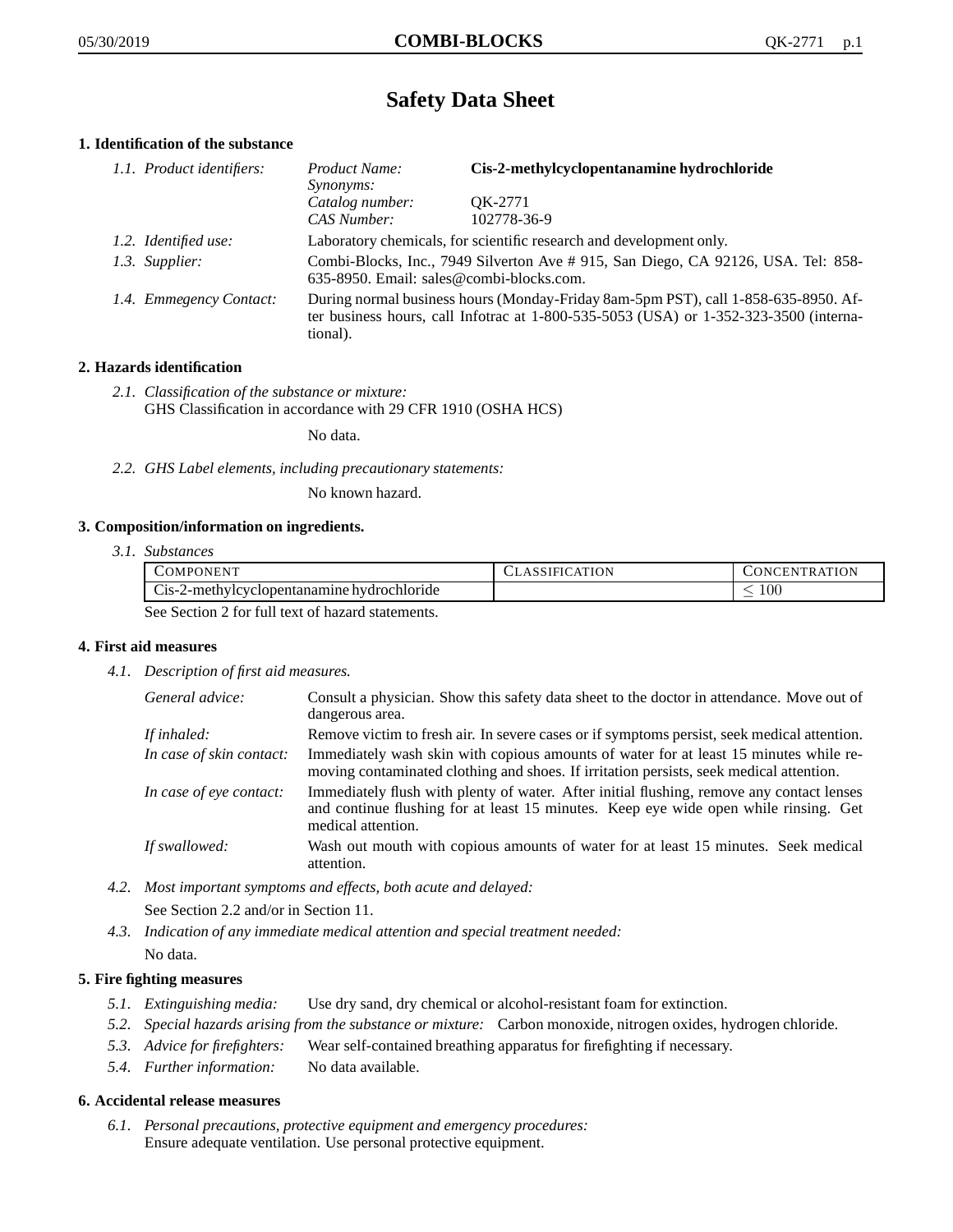- *6.2. Environmental precautions:* Should not be released into the environment. See Section 12 for additional ecological information.
- *6.3. Methods and materials for containment and cleaning up:* Sweep up or vacuum up spillage and collect in suitable container for disposal.
- *6.4. Reference to other sections:* Refer to protective measures listed in Sections 8 and 13.

# **7. Handling and storage**

- *7.1. Precautions for safe handling:* Avoid contact with skin and eyes. Avoid inhalation of vapour or mist. Keep away from sources of ignition - No smoking. Take measures to prevent the build up of electrostatic charge. For precautions see section 2.2.
- *7.2. Conditions for safe storage, including any incompatibilities:* Keep container tightly closed in a dry and well-ventilated place. Containers which are opened must be carefully resealed and kept upright to prevent leakage.
- *7.3. Specific end use(s):* Laboratory chemicals, for scientific research and development only.

## **8. Exposure Controls / Personal protection**

- *8.1. Control parameters:*
- *Components with workplace control parameters:* Contains no substances with occupational exposure limit values. *8.2. Exposure controls:*

*Appropriate engineering controls:* Ensure that eyewash stations and safety showers are close to the workstation location. Ensure adequate ventilation, especially in confined areas.

*Personal protective equipment:*

| Eye/face protection:    | Wear appropriate protective eyeglasses or chemical safety goggles as described by OSHA's<br>eye and face protection regulations in 29 CFR 1910.133 or European Standard EN166.                                                                                                                                         |
|-------------------------|------------------------------------------------------------------------------------------------------------------------------------------------------------------------------------------------------------------------------------------------------------------------------------------------------------------------|
| Skin protection:        | Handle with gloves. Gloves must be inspected prior to use. Use proper glove removal<br>technique (without touching glove's outer surface) to avoid skin contact with this product.<br>Dispose of contaminated gloves after use in accordance with applicable laws and good<br>laboratory practices. Wash and dry hands |
| <b>Body Protection:</b> | Complete suit protecting against chemicals, Flame retardant antistatic protective clothing.,<br>The type of protective equipment must be selected according to the concentration and<br>amount of the dangerous substance at the specific workplace.                                                                   |
| Respiratory protection: |                                                                                                                                                                                                                                                                                                                        |

Control of environmental exposure: Prevent further leakage or spillage if safe to do so. Do not let product enter drains.

#### **9. Physical and chemical properties**

*9.1. Information on basic physical and chemical properties*

| (a)               | Appearance:                                   | No data  |
|-------------------|-----------------------------------------------|----------|
| (b)               | Odour:                                        | No data  |
| (c)               | Odour Threshold:                              | No data  |
| (d)               | pH:                                           | No data  |
| (e)               | Melting point/freezing point:                 | No date. |
| (f)               | Initial boiling point and boiling range:      | No data  |
| (g)               | Flash point:                                  | No data  |
| (h)               | Evaporatoin rate:                             | No data  |
| (i)               | Flammability (solid, gas):                    | No data  |
| (j)               | Upper/lower flammability or explosive limits: | No data  |
| $\left( k\right)$ | Vapour pressure:                              | No data  |
| (1)               | Vapour density:                               | No data  |
| (m)               | Relative density:                             | No data  |
| (n)               | Water solubility:                             | No data  |
| $\circ$           | Partition coefficient: n-octanol/water:       | No data  |
| (p)               | Auto-ignition:                                | No data  |
| (q)               | Decomposition temperature:                    | No data  |
| (r)               | Viscosity:                                    | No data  |
| (s)               | Explosive properties:                         | No data  |
| (t)               | Oxidizing properties:                         | No data  |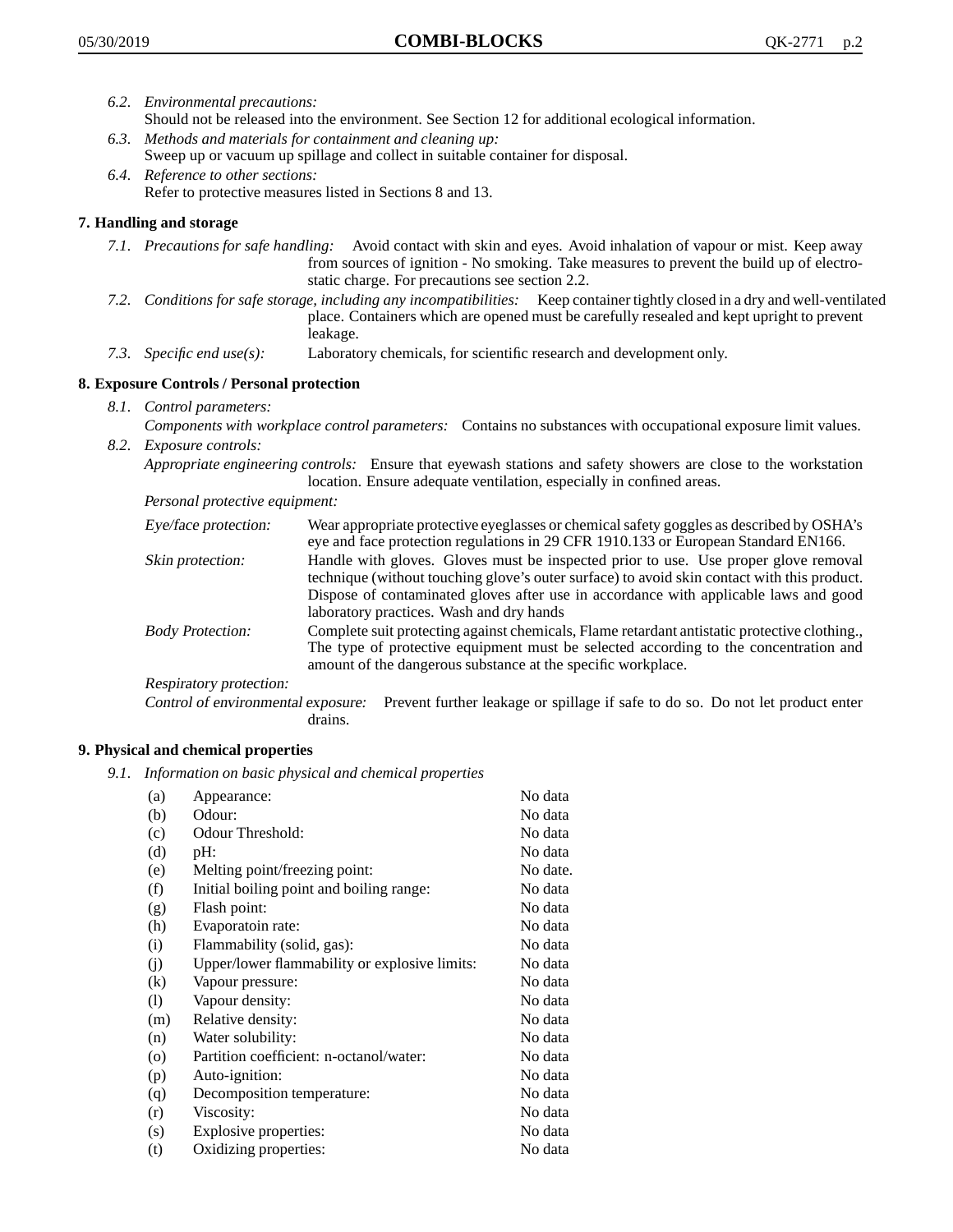*9.2. Other safety information:*

| Formula          | $C_6H_{13}N$ .ClH |
|------------------|-------------------|
| Molecular weight | 135.6             |
| CAS Number       | 102778-36-9       |

#### **10. Stability and reactivity**

- *10.1. Reactivity* No data
- *10.2. Chemical stability* Stable under recommended storage conditions.
- *10.3. Possibility of hazardous reactions* No data
- *10.4. Conditions to avoid*
- *10.5. Incompatible material* No data.
- *10.6. Hazardous decomposition products:*

Hazardous decomposition products formed under fire conditions: Carbon monoxide, nitrogen oxides, hydrogen chlo-

|                               | ride.          |
|-------------------------------|----------------|
| Other decomposition products: | No data        |
| In the event of fire:         | See Section 5. |

#### **11. Toxicological information**

*11.1 Information on toxicological effects*

| Acute toxicity:                                                                  | No data available.                                                                                                                              |  |
|----------------------------------------------------------------------------------|-------------------------------------------------------------------------------------------------------------------------------------------------|--|
| Skin irritation/corrosion:                                                       | No data available.                                                                                                                              |  |
| Eye damage/irritation:                                                           | No data available.                                                                                                                              |  |
| Respiratory or skin sensitization:                                               | No data available.                                                                                                                              |  |
| Germ cell mutagenicity:                                                          | No data available.                                                                                                                              |  |
| Carcinogenicity:                                                                 | No data available.                                                                                                                              |  |
| Reproductive toxicity:                                                           | No data available.                                                                                                                              |  |
| Specific target organ system toxicity - single exposure:<br>No data available.   |                                                                                                                                                 |  |
| Specific target organ system toxicity - repeated exposure:<br>No data available. |                                                                                                                                                 |  |
| Aspiration hazard:                                                               | No data available.                                                                                                                              |  |
| Additional information:                                                          | To the best of our knowledge, the chemical, physical and toxicological proper-<br>ties of this substance have not been thoroughly investigated. |  |

#### **12. Ecological information**

| 12.1. Toxicity                                              | No data available. |
|-------------------------------------------------------------|--------------------|
| 12.2. Persistence and degradability                         | No data available. |
| 12.3. Bioaccumulative potential                             | No data available  |
| 12.4. Mobility in soil                                      | No data available  |
| 12.5. Results of PBT and vPvB assessment No data available. |                    |
| 12.6. Other adverse effects                                 | No data available. |

#### **13. Disposal Considerations**

*13.1. Waste treatment methods*

Product Arrange disposal as special waste, by licensed disposal company, in consultation with local waste disposal authority, in accordance with national and regional regulations. Contaminated packaging Dispose of as unused product.

#### **14. Transportation information**

*DOT (US), IMDG and IATA:*

No known hazard for air and ground transportation.

## **15. Regulatory information**

No chemicals in this material are subject to the reporting requirements of SARA Title III, Section 302, or have known CAS numbers that exceed the threshold reporting levels established by SARA Title III, Section 313.